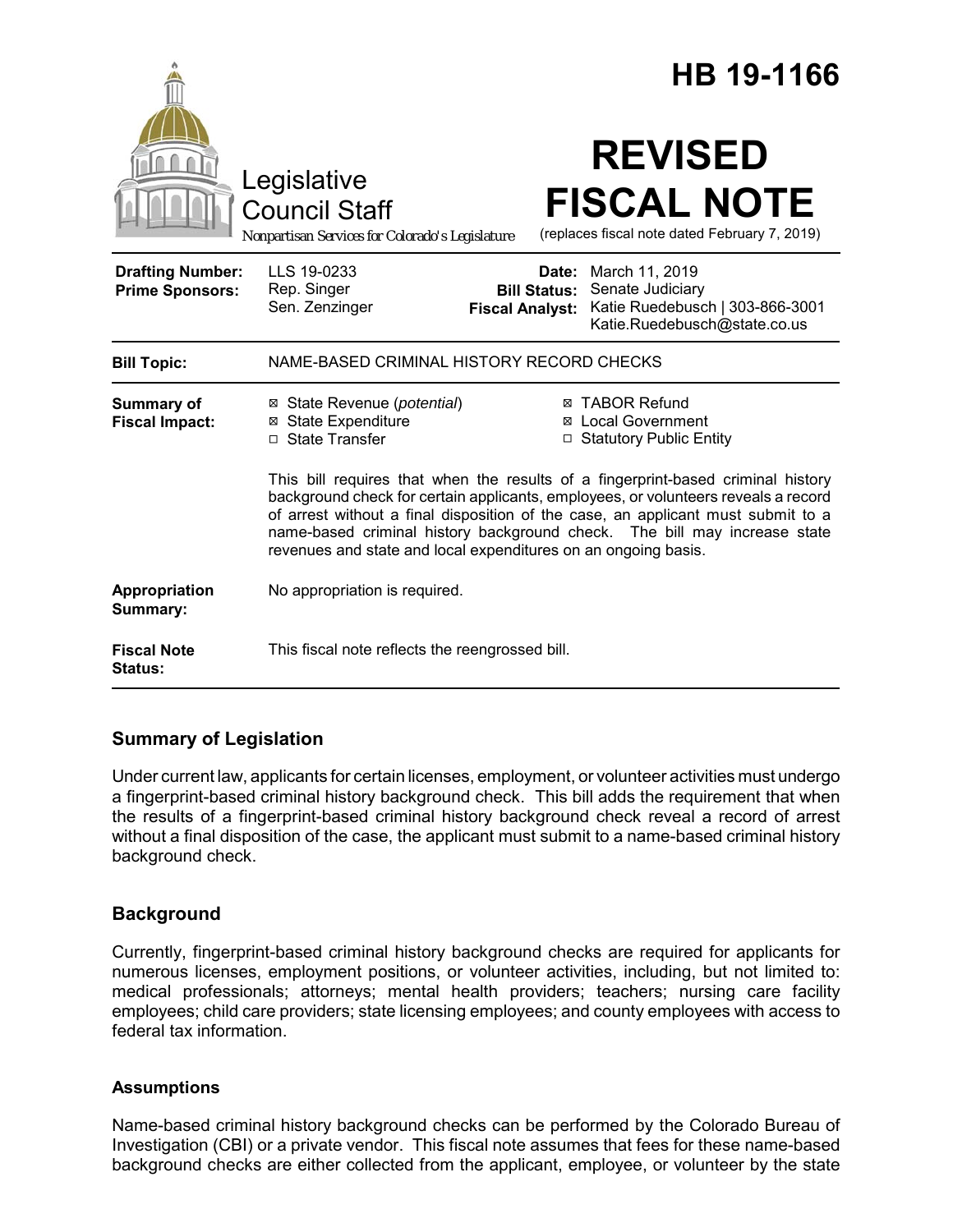March 11, 2019

agency and passed through to the CBI or private vendor, or paid for directly by the applicant, employee, or volunteer. In addition, this fiscal note assumes that the background check is required only upon initial application or licensure and is not required for renewal.

### **State Revenue**

Beginning in FY 2019-20, to the extent that the number of name-based criminal history background check performed by CBI increases, state revenue to the CBI Identification Unit Cash Fund in the Department of Public Safety will increase. CBI currently provides online name-based criminal history background check service for \$6.85 per background check.

In addition, state revenue may increase for state agencies, such as the Department of Human Services, that collect fees for the name-based background checks from an applicant, employee, or volunteer and pass the fee through to the CBI or private vendor.

## **State Expenditures**

Beginning in FY 2019-20, the bill will increase workload for several state agencies.

**Department of Education.** Workload will increase in the Department of Education to review name-based criminal history background checks for various applicants or licensees. This increase can be accomplished within existing resources.If additional resources are required, they will be requested through the annual budget process.

**Department of Law.** The Department of Law will have a minimal workload increase to review name-based criminal history background checks for debt settlement and debt management companies. This increase can be accomplished within existing resources**.**

**Department of Human Services.** The Department of Human Services will have a workload increase to review name-based criminal history background checks for various programs. Department expenditures may also increase to cover the costs of name-based criminal history background checks for employees working with vulnerable persons. This increase can be accomplished within existing resources.

**Department of Public Health and Environment.** The Department of Public Health and Environment will have a minimal workload increase to update rules and review name-based criminal history background checks for various programs. This increase can be accomplished within existing resources.

**Department of Public Safety.** To the extent that CBI conducts more name-based criminal history background checks, workload will increase for the CBI in the Department of Public Safety. If additional resources are required to conduct name-based criminal history background checks, they will be requested through the annual budget process.

**Department of Regulatory Agencies.** The Department of Regulatory Agencies will have a workload increase to update rules and review name-based criminal history background checks for various employees and applicants for regulatory programs. This increase can be accomplished within existing resources.